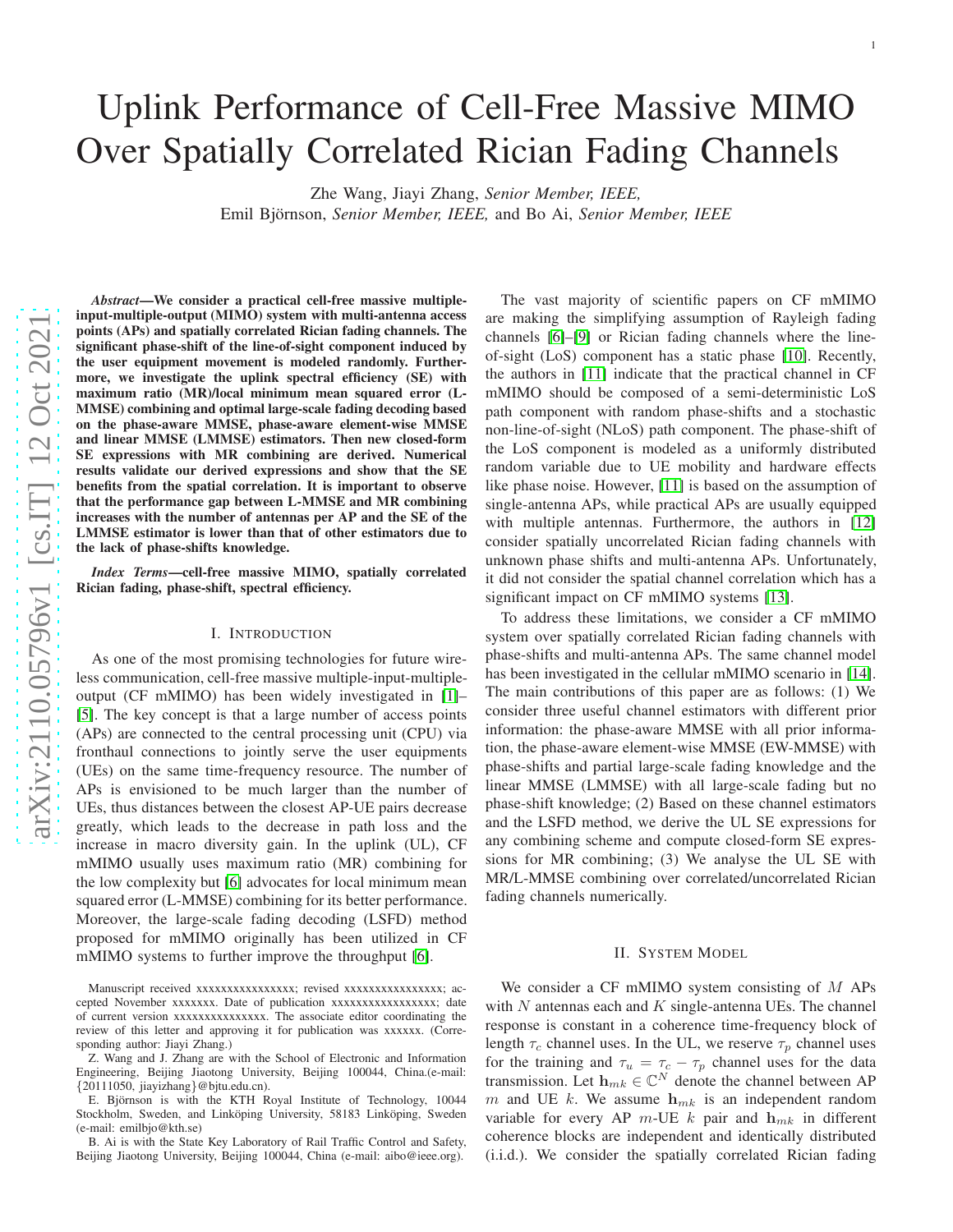channel which is composed of a semi-deterministic LoS path component and a stochastic NLoS path component as

<span id="page-1-0"></span>
$$
\mathbf{h}_{mk} = \mathbf{\Phi}_{mk}\mathbf{\bar{h}}_{mk} + \mathbf{g}_{mk},\tag{1}
$$

where  $\mathbf{g}_{mk} \sim \mathcal{N}_{\mathbb{C}}(\mathbf{0}, \mathbf{R}_{mk})$  is the NLoS component and  $\mathbf{R}_{mk} \in \mathbb{C}^{N \times N}$  is the spatial correlation matrix.  $\beta_{mk}^{NLoS}$  =  $\frac{\text{tr}(\mathbf{R}_{mk})}{N}$  denotes the large-scale fading coefficient for the NLoS propagation.  $\overline{\mathbf{h}}_{m,k} \in \mathbb{C}^N$  represents the deterministic LoS component. Moreover,  $\Phi_{mk} = \text{diag}(e^{j\varphi_{mk1}}, \cdots, e^{j\varphi_{mkN}}) \in$  $\mathbb{C}^{N \times N}$  where  $\varphi_{mkn} \sim \mathcal{U} \left[ -\pi, \pi \right]$  is the additional phase-shift of the LoS component between the *n*-th antenna of AP  $m$  and UE k. In this paper, we assume all elements of  $\Phi_{m,k}$  are equal, so the LoS component in [\(1\)](#page-1-0) can be denoted as  $\bar{\mathbf{h}}_{mk}e^{j\varphi_{mk}}$ . Note that  $\varphi_{mk} \sim \mathcal{U} \left[ -\pi, \pi \right]$  vary at the same pace as  $\mathbf{g}_{mk}$  and  $\varphi_{mk}$  in different coherence blocks are assumed to be i.i.d.

Remark 1. *We notice that* [\(1\)](#page-1-0) *is a multi-antenna generalization of [\[11\]](#page-4-5) and an extension of [\[12\]](#page-4-6) to spatially correlated Rician fading channels.*

Remark 2. *We can treat each* N*-antenna AP as a cluster of* N *single-antenna APs only if the channel coefficients to the* N *antennas of an AP are independently distributed.*

#### *A. Channel Estimation*

We use  $\tau_p$  mutually orthogonal pilot sequences for channel estimation.  $\phi_k \in \mathbb{C}^{\tau_p}$  denotes the pilot sequence of UE k, with  $\|\phi_k\|^2 = \tau_p$ . Notice that  $K > \tau_p$ , so more than one UE use the same pilot sequence. We define  $\mathcal{P}_k$  as the index subset of UEs that use the same pilot sequence as UE  $k$  including itself. The received signal  $y_m^p \in \mathbb{C}^{N \times \tau_p}$  at AP m is given by

$$
\mathbf{y}_m^p = \sum_{k=1}^K \sqrt{\hat{p}_k} \mathbf{h}_{mk} \boldsymbol{\phi}_k^T + \mathbf{n}_m^p, \tag{2}
$$

where  $\hat{p}_k$  is the pilot transmit power of UE k,  $\mathbf{n}_m^p \in \mathbb{C}^{N \times \tau_p}$ is additive noise with independent  $\mathcal{N}_{\mathbb{C}}(0, \sigma^2)$  entries, and  $\sigma^2$ is the noise power. In order to estimate  $h_{mk}$ , AP m multiplies  $\mathbf{y}_{m}^{p}$  with pilot sequence of UE k to obtain  $\mathbf{y}_{mk}^{p} = \mathbf{y}_{m}^{p} \boldsymbol{\phi}_{k}^{*}$  as

<span id="page-1-1"></span>
$$
\mathbf{y}_{mk}^p = \sqrt{\hat{p}_k} \tau_p \mathbf{h}_{mk} + \sum_{l \in \mathcal{P}_k \setminus \{k\}}^K \sqrt{\hat{p}_l} \mathbf{h}_{ml} \phi_l \phi_k^* + \mathbf{n}_m^p \phi_k^*.
$$
 (3)

Based on [\(3\)](#page-1-1), we can derive three useful channel estimators with different prior information. We will focus on the effects of phase-shifts and spatial correlation matrices in the following.

*1) Phase-Aware MMSE Estimator:* If  $\mathbf{h}_{mk}$ ,  $\mathbf{R}_{mk}$  and  $\varphi_{mk}$ are available for AP  $m$ , we can derive the phase-aware MMSE estimate of  $h_{mk}$  as

<span id="page-1-2"></span>
$$
\hat{\mathbf{h}}_{mk}^{\text{mmse}} = \bar{\mathbf{h}}_{mk} e^{j\varphi_{mk}} + \sqrt{\hat{p}_k} \mathbf{R}_{mk} \Psi_{mk}^{-1} \left( \mathbf{y}_{mk}^p - \bar{\mathbf{y}}_{mk}^p \right), \quad (4)
$$

where  $\bar{\mathbf{y}}_{mk}^p = \sum_{l \in \mathcal{P}_k} \sqrt{\hat{p}_l} \tau_p \bar{\mathbf{h}}_{ml} e^{j\varphi_{ml}}$  $\sum$ and  $\Psi_{mk}$  =  $\prod_{l \in \mathcal{P}_k} \hat{p}_l \tau_p \mathbf{R}_{ml} + \sigma^2 \mathbf{I}_N$ .  $\varphi_{mk}$ ,  $\mathbf{y}_{mk}^p$  and  $\mathbf{y}_{mk}^p$  change in every coherence block so that [\(4\)](#page-1-2) is a single realization. The channel estimate  $\hat{\mathbf{h}}_{mk}^{\text{mmse}}$  and estimation error  $\tilde{\mathbf{h}}_{mk}^{\text{mmse}} = \mathbf{h}_{mk} - \hat{\mathbf{h}}_{mk}^{\text{mmse}}$  are independent random variables with

$$
\mathbb{E}\left\{\hat{\mathbf{h}}_{mk}^{\text{mmse}}|\varphi_{mk}\right\} = \bar{\mathbf{h}}_{mk}e^{j\varphi_{mk}}, \text{Cov}\left\{\hat{\mathbf{h}}_{mk}^{\text{mmse}}|\varphi_{mk}\right\} = \hat{p}_k \tau_p \Omega_{mk},
$$

$$
\mathbb{E}\left\{\tilde{\mathbf{h}}_{mk}^{\text{mmse}}\right\} = \mathbf{0}, \qquad \text{Cov}\left\{\tilde{\mathbf{h}}_{mk}^{\text{mmse}}\right\} = \mathbf{C}_{mk}^{\text{mmse}},
$$

where  $\Omega_{mk} = \mathbf{R}_{mk} \Psi_{mk}^{-1} \mathbf{R}_{mk}$  and  $\mathbf{C}_{mk}^{\text{mmse}} = \mathbf{R}_{mk} - \mathbf{R}_{mk}$  $\hat{p}_k \tau_p \mathbf{R}_{mk}\mathbf{\Psi}^{-1}_{mk}\mathbf{R}_{mk}.$ 

2) Phase-Aware EW-MMSE Estimator: If  $\overline{\mathbf{h}}_{mk}$ ,  $\varphi_{mk}$  and the diagonals of  $\mathbf{R}_{mk}$  are available for AP m, we can obtain the phase-aware EW-MMSE estimation of  $h_{mk}$  as

$$
\hat{\mathbf{h}}_{mk}^{\text{ew}} = \bar{\mathbf{h}}_{mk} e^{j\varphi_{mk}} + \sqrt{\hat{p}_k} \mathbf{D}_{mk} \mathbf{\Lambda}_{mk}^{-1} \left( \mathbf{y}_{mk}^p - \bar{\mathbf{y}}_{mk}^p \right), \quad (5)
$$

where  $\mathbf{D}_{mk} \triangleq \text{diag}([\mathbf{R}_{mk}]_{nn} : n = 1, \cdots, N)$  and  $\mathbf{\Lambda}_{mk} \triangleq$ diag( $[\Psi_{mk}]_{nn}$ :  $n = 1, \cdots, N$ ). The channel estimate  $\hat{\mathbf{h}}_{mk}^{\text{ew}}$ and estimation error  $\tilde{\mathbf{h}}_{mk}^{\text{ew}} = \mathbf{h}_{mk} - \hat{\mathbf{h}}_{mk}^{\text{ew}}$  are correlated random variables with

$$
\mathbb{E}\left\{\hat{\mathbf{h}}_{mk}^{\text{ew}}\left|\varphi_{mk}\right.\right\} = \bar{\mathbf{h}}_{mk}e^{j\varphi_{mk}}, \text{Cov}\left\{\hat{\mathbf{h}}_{mk}^{\text{ew}}\left|\varphi_{mk}\right.\right\} = \mathbf{\Sigma}_{mk},
$$

$$
\mathbb{E}\left\{\tilde{\mathbf{h}}_{mk}^{\text{ew}}\right\} = \mathbf{0}, \qquad \qquad \text{Cov}\left\{\tilde{\mathbf{h}}_{mk}^{\text{ew}}\right\} = \mathbf{C}_{mk}^{\text{ew}},
$$

where  $\Sigma_{mk} \triangleq \hat{p}_k \tau_p \mathbf{D}_{mk} \Lambda_{mk}^{-1} \Psi_{mk} \Lambda_{mk}^{-1} \mathbf{D}_{mk}$  and  $\mathbf{C}_{mk}^{\text{ew}} \triangleq$  $\mathbf{R}_{mk}-\hat{p}_{k}\tau_{p}(\mathbf{R}_{mk}\mathbf{\Lambda}_{mk}^{-1}\mathbf{D}_{mk}\mathbf{m}_{k}^{-1}\mathbf{\mathbf{\Lambda}}_{mk}\mathbf{\Lambda}_{mk}^{-1}\mathbf{R}_{mk})+\mathbf{\Sigma}_{mk}.$ 

*3) LMMSE Estimator:* If  $\bar{\mathbf{h}}_{mk}$  and  $\mathbf{R}_{mk}$  are available and the phase-shift  $\varphi_{mk}$  is unknown at AP m, the LMMSE estimate of  $h_{mk}$  is

$$
\hat{\mathbf{h}}_{mk}^{\text{lmmse}} = \sqrt{\hat{p}_k} \mathbf{R}_{mk}' \left(\mathbf{\Psi}_{mk}'\right)^{-1} \mathbf{y}_{mk}^p, \tag{6}
$$

where  $\mathbf{R}'_{mk} \triangleq \mathbf{R}_{mk} + \bar{\mathbf{h}}_{mk} \bar{\mathbf{h}}_{mk}^H$  and  $\Psi'_n$  $\sum$  $m k$   $\triangleq$  $\lim_{l \in \mathcal{P}_k} \hat{p}_l \tau_p \mathbf{\hat{R}}'_{ml} + \sigma^2 \mathbf{I}_N$ . The channel estimate  $\mathbf{\hat{h}}_{mk}^{\text{lmmse}}$ and estimation error  $\tilde{\mathbf{h}}_{mk}^{\text{lmmse}} = \mathbf{h}_{mk} - \hat{\mathbf{h}}_{mk}^{\text{lmmse}}$  are uncorrelated random variables with

$$
\mathbb{E}\left\{\hat{\mathbf{h}}_{mk}^{\text{lmmse}}\right\} = \mathbf{0}, \text{Cov}\left\{\hat{\mathbf{h}}_{mk}^{\text{lmmse}}\right\} = \hat{p}_k \tau_p \Omega'_{mk},
$$

$$
\mathbb{E}\left\{\tilde{\mathbf{h}}_{mk}^{\text{lmmse}}\right\} = \mathbf{0}, \text{Cov}\left\{\tilde{\mathbf{h}}_{mk}^{\text{lmmse}}\right\} = \mathbf{C}_{mk}^{\text{lmmse}},
$$

where  $\Omega'_{mk} = \mathbf{R}'_{mk} (\Psi'_{mk})^{-1} \mathbf{R}'_{mk}$  and  $\mathbf{C}^{\text{lmmse}}_{mk} = \mathbf{R}'_{mk} - \hat{p}_k \tau_p \mathbf{R}'_{mk} (\Psi'_{mk})^{-1} \mathbf{R}'_{mk}.$ 

### *B. UL Data Transmission*

In the UL, all UEs simultaneously send  $\tau_u$  UL data symbols per coherence block to the APs. The received signal  $y_m \in \mathbb{C}^N$ at AP  $m$  is

$$
\mathbf{y}_m = \sum_{k=1}^K \mathbf{h}_{mk} s_k + \mathbf{n}_m^{\text{ul}},\tag{7}
$$

where  $s_k \sim \mathcal{N}_{\mathbb{C}}(0, p_k)$  is the UL signal transmitted by UE k with power  $p_k = \mathbb{E}\{|s_k|^2\}$  and  $\mathbf{n}_m^{\text{ul}} \sim \mathcal{N}_{\mathbb{C}}(0, \sigma^2 \mathbf{I}_N)$  is the independent noise. Every AP can detect the UL data locally with a receive combining vector. Let  $v_{mk}$  denote the combining vector designed by AP  $m$  for UE  $k$  and the local estimate of  $s_k$  in AP m is given by

<span id="page-1-3"></span>
$$
\tilde{s}_{mk} = \mathbf{v}_{mk}^H \mathbf{h}_{mk} s_k + \sum_{l=1, l \neq k}^{K} \mathbf{v}_{mk}^H \mathbf{h}_{ml} s_l + \mathbf{v}_{mk}^H \mathbf{n}_m^{\text{ul}}.
$$
 (8)

Any combining vector is available for  $(8)$  and AP m can use its local channel state information (CSI) to design  $v_{mk}$ . We consider two combining schemes: MR combining with  $\mathbf{v}_{mk} = \hat{\mathbf{h}}_{mk}^i$  where  $i \in \{\text{mmse}, \text{ew}, \text{lmmse}\}$  correspond to the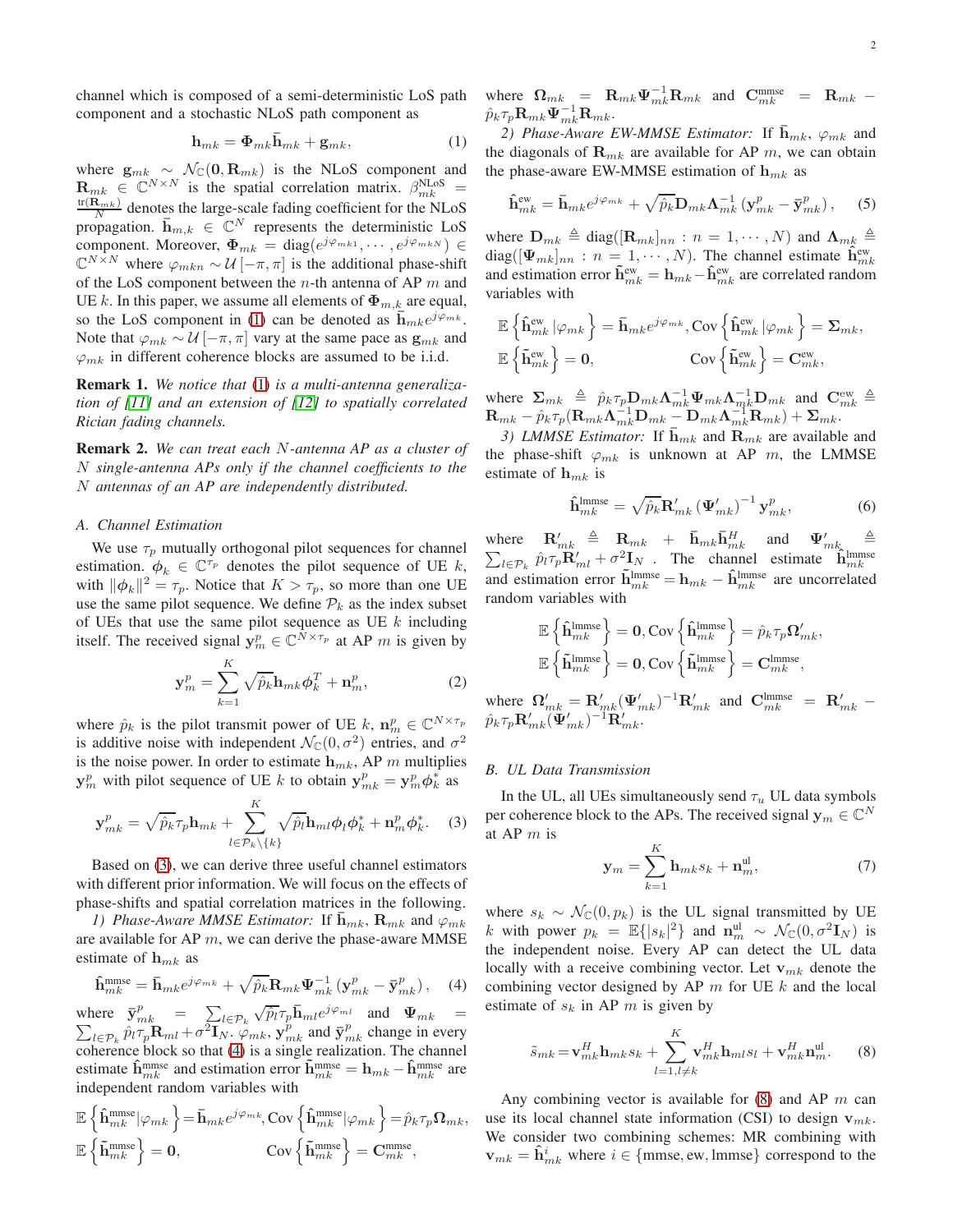MMSE, EW-MMSE and LMMSE estimators, respectively, and L-MMSE combining as

<span id="page-2-0"></span>
$$
\mathbf{v}_{mk} = p_k \left( \sum_{l=1}^{K} p_l \left( \hat{\mathbf{h}}_{ml}^i \left( \hat{\mathbf{h}}_{ml}^i \right)^H + \mathbf{C}_{ml}^i \right) + \sigma^2 \mathbf{I}_N \right)^{-1} \hat{\mathbf{h}}_{mk}^i.
$$
\n(9)

Note that [\(9\)](#page-2-0) is optimal for the MMSE and LMMSE estimators since it can minimize  $MSE_{mk} = \mathbb{E}\{|s_k - \mathbf{v}_{mk}^H \mathbf{y}_m|^2 | \{\mathbf{\hat{h}}_{mk}^i\}\},$ but suboptimal for the EW-MMSE estimator.

To further mitigate the inter-user interference, the local estimates  $\{\tilde{s}_{mk} : m = 1, \dots, M\}$  are sent to the CPU where they are linearly weighted by the LSFD coefficients to derive  $\hat{s}_k = \sum_{m=1}^{M} \alpha^*_{mk} \tilde{s}_{mk}$  as

<span id="page-2-1"></span>
$$
\hat{s}_k = \mathbf{a}_k^H \mathbf{b}_{kk} s_k + \sum_{l=1, l \neq k}^K \mathbf{a}_k^H \mathbf{b}_{kl} s_l + \mathbf{n}_k, \qquad (10)
$$

where  $\mathbf{a}_k = [\alpha_{1k}, \cdots, \alpha_{Mk}]^T \in \mathbb{C}^M$  is the LSFD coefficient vector,  $\mathbf{b}_{kl} = [\mathbf{v}_{1k}^H \mathbf{h}_{1l}, \cdots, \mathbf{v}_{Mk}^H \mathbf{h}_{Ml}]^T \in \mathbb{C}^M$ , and  $\mathbf{n}_k = \sum_{m=1}^{M} \alpha_{mk}^* \mathbf{v}_{mk}^H \mathbf{n}_m^{\text{ul}}$ , respectively.

#### III. SPECTRAL EFFICIENCY ANALYSIS

In this section, we study the UL SE of CF mMIMO with different estimators and combining schemes. Based on [\(10\)](#page-2-1), an achievable SE of UE  $k$  is

<span id="page-2-2"></span>
$$
SE_k = \frac{\tau_u}{\tau_c} \log_2 \left( 1 + \gamma_k \right) \tag{11}
$$

with the effective SINR  $\gamma_k$  given by

<span id="page-2-3"></span>
$$
\gamma_k = \frac{p_k \left| \mathbf{a}_k^H \mathbb{E} \left\{ \mathbf{b}_{kk} \right\} \right|^2}{\mathbf{a}_k^H \left( \sum_{l=1}^K p_l \mathbf{\Gamma}_{kl} - p_k \mathbb{E} \left\{ \mathbf{b}_{kk} \right\} \mathbb{E} \left\{ \mathbf{b}_{kk}^H \right\} + \sigma^2 \mathbf{Z}_k \right) \mathbf{a}_k},\tag{12}
$$

where  $\Gamma_{kl} = [\mathbb{E}\{\mathbf{v}_{mk}\mathbf{h}_{ml}^H \mathbf{v}_{m'k}^H \mathbf{h}_{m'l}\} : \forall m, m'] \in \mathbb{C}^{M \times M}$  and  $\mathbf{Z}_k = \text{diag}(\mathbb{E}\{\|\mathbf{v}_{1k}\|^2\}, \cdots, \mathbb{E}\{\|\mathbf{v}_{Mk}\|^2\}) \in \mathbb{R}^{M \times M}$ . And the expectations are with respect to all sources of randomness [\[6\]](#page-4-2).

Note that we use the use-and-then-forget (UatF) bound as [\(11\)](#page-2-2) which serves a lower bound of the UL ergodic channel capacity of UE  $k$  [\[15\]](#page-4-9). To maximize the effective SINR in [\(12\)](#page-2-3),  $a_k$  can be optimized by the CPU as

<span id="page-2-4"></span>
$$
\mathbf{a}_{k} = \left(\sum_{l=1}^{K} p_{l} \mathbf{\Gamma}_{kl} - p_{k} \mathbb{E} \left\{ \mathbf{b}_{kk} \right\} \mathbb{E} \left\{ \mathbf{b}_{kk}^{H} \right\} + \sigma^{2} \mathbf{Z}_{k} \right)^{-1} \mathbb{E} \left\{ \mathbf{b}_{kk} \right\},
$$
\n(13)

which leads to the maximum SE value

$$
SE_k = \frac{\tau_u}{\tau_c} \log_2 \left( 1 + p_k \mathbb{E} \left\{ \mathbf{b}_{kk}^H \right\} \mathbf{a}_k \right). \tag{14}
$$

The proof of [\(13\)](#page-2-4) follows from [15, Lemma B.10] since [\(13\)](#page-2-4) is a generalized Rayleigh quotient with respect to  $a_k$  with a rank-one numerator.

Closed-form SE expressions cannot be obtained when using L-MMSE combining, while Monte Carlo simulations are used to compute the SE with L-MMSE combining. However, we can derive closed-form SE expressions if MR combining adopted. Closed-form SE expressions with different estimators can be similarly formed as  $SE_k^i = \frac{\tau_u}{\tau_c} \log_2(1 + \gamma_k^i)$ with  $\gamma_k^i$  shown as [\(15\)](#page-3-0), where  $\mathbf{b}_k^i = \mathbb{E} \{ \mathbf{b}_{kk} \} \in \mathbb{C}^M$ 

and  $\mathbf{Z}_k^i = \text{diag}(\mathbb{E}\{\|\hat{\mathbf{h}}_{1k}^i\|^2\}, \cdots, \mathbb{E}\{\|\hat{\mathbf{h}}_{Mk}^i\|^2\}).$  We define  $\mathbf{\Gamma}^i_k \;\; = \;\; \sum_{l=1}^K p_l \mathbf{\Gamma}^{i,(1)}_{kl} \; + \; \sum_{l \in {\cal P}_k} p_l \mathbf{\Gamma}^{i,(2)}_{kl} \; - \; p_k \mathbf{b}^i_k (\mathbf{b}^i_k)^H \; +$  $\sigma^2 \mathbf{Z}_k^i \in \mathbb{C}^{M \times M}$ . The SE with maximizing LSFD vector  $\mathbf{a}_k = (\Gamma_k^i)^{-1} \mathbf{b}_k^i$  is given by

<span id="page-2-5"></span>
$$
SE_k^i = \frac{\tau_u}{\tau_c} \log_2 \left( 1 + p_k \left( \mathbf{b}_k^i \right)^H \left( \mathbf{\Gamma}_k^i \right)^{-1} \mathbf{b}_k^i \right). \tag{16}
$$

# *A. SE with the Phase-Aware MMSE Estimator*

h

For MR combining based on the phase-aware MMSE estimator  $\mathbf{v}_{mk} = \hat{\mathbf{h}}_{mk}^{\text{mmse}}$ , we have  $[\mathbf{Z}_k^{\text{mmse}}]_{mm} = \text{tr}(\hat{p}_k \tau_p \mathbf{\Omega}_{mk}) +$  $\|\bar{\mathbf{h}}_{mk}\|^2$  and  $\mathbf{b}_k^{\text{mmse}} = \text{diag}(\mathbf{Z}_k^{\text{mmse}})$ . And  $\mathbf{\Gamma}_{kl}^{\text{mmse},(1)} \in \mathbb{C}^{M \times M}$ is a diagonal matrix with the  $(m, m)$ -th element given by

$$
\mathbf{\Gamma}_{kl}^{\text{mmse},(1)}\Big]_{mm} = \hat{p}_k \tau_p \text{tr}\left(\mathbf{R}_{ml}\mathbf{\Omega}_{mk}\right) + \bar{\mathbf{h}}_{mk}^H \mathbf{R}_{ml} \bar{\mathbf{h}}_{mk} + \hat{p}_k \tau_p \bar{\mathbf{h}}_{ml}^H \mathbf{\Omega}_{mk} \bar{\mathbf{h}}_{ml} + \left|\bar{\mathbf{h}}_{mk}^H \bar{\mathbf{h}}_{ml}\right|^2. \tag{17}
$$

The computation of above results follow similar steps as [\[11\]](#page-4-5) and [\[13\]](#page-4-7). Moreover,

$$
\mathbf{\Gamma}_{kl}^{\text{mmse},(2)} = \begin{cases} \hat{p}_k \hat{p}_l \tau_p^2 \mathbf{z}_{kl}^{\text{mmse}} (\mathbf{z}_{kl}^{\text{mmse}})^H, & l \in \mathcal{P}_k \setminus \{k\} \\ \mathbf{b}_{k}^{\text{mmse}} (\mathbf{b}_{k}^{\text{mmse}})^H - \mathbf{L}_k^2, & l = k \end{cases} \tag{18}
$$

where  $\mathbf{z}_{kl}^{\text{mmse}} = [\text{tr}(\mathbf{R}_{1l}\Psi_{1k}^{-1}\mathbf{R}_{1k}), \cdots, \text{tr}(\mathbf{R}_{Ml}\Psi_{Mk}^{-1}\mathbf{R}_{Mk})]^T$ and  $\mathbf{L}_k = \text{diag}(\|\bar{\mathbf{h}}_{1k}\|^2, \cdots, \|\bar{\mathbf{h}}_{Mk}\|^2)$ . So  $\overline{\mathbf{T}_k}^{\text{mmse}} =$  $\sum_{l=1}^K p_l \Gamma^{\text{mmse},(1)}_{kl} + \sum_{l\in \mathcal{P}_k} p_l \Gamma^{\text{mmse},(2)}_{kl} - p_k \mathbf{b}_k^{\text{mmse}} (\mathbf{b}_k^{\text{mmse}})^H +$  $\sigma^2 \mathbf{Z}_k^{\text{mmse}}$ . So we can derive the closed-form SE based on the phase-aware MMSE estimator from [\(16\)](#page-2-5) using the matrices and vectors that we have computed.

## *B. SE with the Phase-Aware EW-MMSE Estimator*

If MR combining based on the phase-aware EW-MMSE estimator  $\mathbf{v}_{mk} = \tilde{\mathbf{h}}_{mk}^{\text{ew}}$  is adopted,  $\left[\mathbf{Z}_k^{\text{ew}}\right]_{mm} = \text{tr}(\mathbf{\Sigma}_{mk}) + \left[\mathbf{I}_{mk}^{\text{ew}}\right]_{mm}$  $\|\bar{\mathbf{h}}_{mk}\|^2$  and  $\mathbf{b}_k^{\text{ew}} = [\hat{p}_k \tau_p \text{tr}(\mathbf{D}_{mk} \mathbf{\Lambda}_{mk}^{-1} \mathbf{\bar{D}}_{mk}^{\text{T}}) + \|\bar{\mathbf{h}}_{mk}\|^2 : m =$  $[1, \cdots, M]^T \in \mathbb{R}^M$ . Besides,  $\Gamma_{kl}^{\text{ew},(1)} \in \mathbb{C}^{M \times M}$  is a diagonal matrix with the  $(m, m)$ -th element given by

$$
\left[\mathbf{\Gamma}_{kl}^{\text{ew},(1)}\right]_{mm} = \text{tr}\left(\mathbf{R}_{ml}\mathbf{\Sigma}_{mk}\right) + \bar{\mathbf{h}}_{mk}^H \mathbf{R}_{ml} \bar{\mathbf{h}}_{mk} + \bar{\mathbf{h}}_{ml}^H \mathbf{\Sigma}_{mk} \bar{\mathbf{h}}_{ml} + \left|\bar{\mathbf{h}}_{mk}^H \bar{\mathbf{h}}_{ml}\right|^2. \tag{19}
$$

$$
\Gamma_{kl}^{\text{ew},(2)} = \begin{cases} \hat{p}_k \hat{p}_l \tau_p^2 \mathbf{z}_{kl}^{\text{ew}} (\mathbf{z}_{kl}^{\text{ew}})^H, & l \in \mathcal{P}_k \setminus \{k\} \\ \mathbf{b}_{k}^{\text{ew}} (\mathbf{b}_{k}^{\text{ew}})^H - \mathbf{L}_k^2, & l = k \end{cases}
$$
(20)

where  $\mathbf{z}_{kl}^{\text{ew}} = [\text{tr}(\mathbf{D}_{1l}\mathbf{\Lambda}_{1k}^{-1}\mathbf{D}_{1k}), \cdots, \text{tr}(\mathbf{D}_{ML}\mathbf{\Lambda}_{Mk}^{-1}\mathbf{D}_{Mk})]^T$ . So  ${\bf \Gamma}^{\rm ew}_{k}=\sum_{l=1}^K p_l{\bf \Gamma}^{{\rm ew},(1)}_{kl}+\sum_{l\in {\cal P}_k} p_l{\bf \Gamma}^{{\rm ew},(2)}_{kl}-p_k{\bf b}^{{\rm ew}}_k({\bf b}^{{\rm ew}}_k)^H+$  $\sigma^2 \mathbf{Z}_k^{\text{ew}}$ . We can derive the closed-form SE expression of the phase-aware EW-MMSE estimator from [\(16\)](#page-2-5) using the matrices and vectors that we have computed.

### *C. SE with the LMMSE Estimator*

If we use MR combining based on the LMMSE estimator  $\mathbf{v}_{mk} = \hat{\mathbf{h}}_{mk}^{\text{lmmse}}$ , we have  $[\mathbf{Z}_k^{\text{lmmse}}]_{mm} = \hat{p}_k \tau_p \text{tr}(\mathbf{\Omega}_{mk}')$  and  $\mathbf{b}_k^{\text{lmmse}} = \text{diag}(\mathbf{Z}_k^{\text{lmmse}})$ . Moreover,  $\mathbf{\Gamma}_{kl}^{\text{lmmse},(1)} \in \mathbb{C}^{M \times M}$  is a diagonal matrix with the  $(m, m)$ -th element given by

$$
\left[\mathbf{\Gamma}_{kl}^{\text{lmmse},(1)}\right]_{mm} = \hat{p}_k \tau_p \left[\text{tr}\left(\mathbf{R}_{ml}\mathbf{\Omega}_{mk}'\right) + \mathbf{\bar{h}}_{ml}^H \mathbf{\Omega}_{mk}' \mathbf{\bar{h}}_{ml}\right].
$$
\n(21)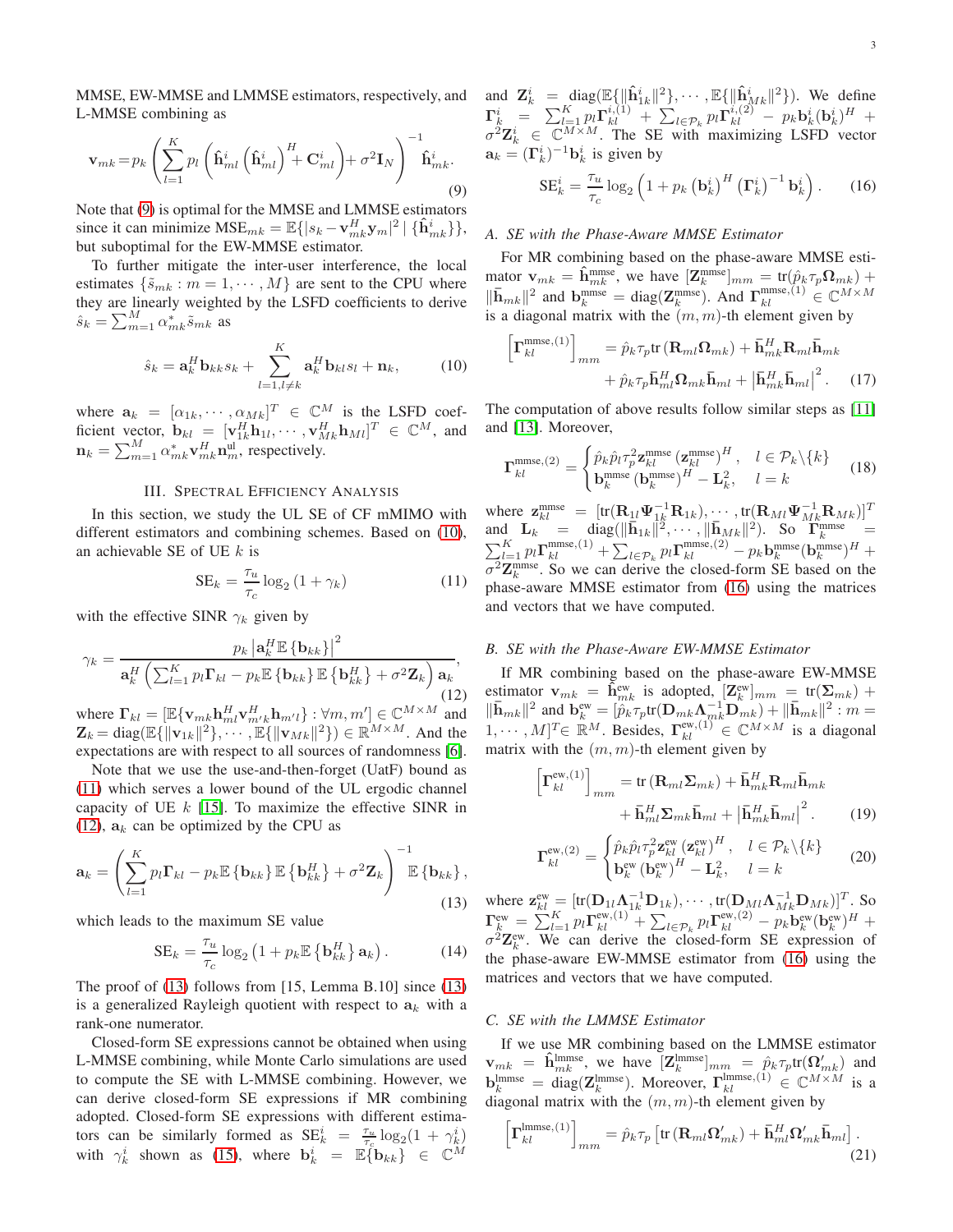$$
\gamma_k^i = \frac{p_k \mathbf{a}_k^H \mathbf{b}_k^i (\mathbf{b}_k^i)^H \mathbf{a}_k}{\mathbf{a}_k^H \left( \sum_{l=1}^K p_l \mathbf{\Gamma}_{kl}^{i,(1)} + \sum_{l \in \mathcal{P}_k} p_l \mathbf{\Gamma}_{kl}^{i,(2)} - p_k \mathbf{b}_k^i (\mathbf{b}_k^i)^H + \sigma^2 \mathbf{Z}_k^i \right) \mathbf{a}_k}.
$$
(15)

$$
\begin{split}\n\left[\mathbf{\hat{T}}_{kl}^{(1)}\right]_{mm} &= \hat{p}_{k}\hat{p}_{l}\tau_{p}^{2}\left[\left|\text{tr}\left(\left(\mathbf{T}_{mkl(1)}^{H}\right)^{\frac{1}{2}}\mathbf{R}_{ml}^{\frac{1}{2}}\right)\right|^{2} + \text{tr}\left(\mathbf{R}_{ml}\mathbf{T}_{mkl(1)}\right) + \bar{\mathbf{h}}_{ml}^{H}\mathbf{T}_{mkl(1)}^{H}\bar{\mathbf{h}}_{ml} + \bar{\mathbf{h}}_{ml}^{H}\mathbf{S}_{mk}^{H}\mathbf{R}_{ml}\mathbf{S}_{mk}\bar{\mathbf{h}}_{ml} + \left|\bar{\mathbf{h}}_{ml}^{H}\mathbf{S}_{mk}\bar{\mathbf{h}}_{ml}\right|^{2} \\
&+ 2\text{Re}\left\{\text{tr}\left(\left(\mathbf{T}_{mkl(1)}^{H}\right)^{\frac{1}{2}}\mathbf{R}_{ml}^{\frac{1}{2}}\right)\bar{\mathbf{h}}_{ml}^{H}\mathbf{S}_{mk}\bar{\mathbf{h}}_{ml}\right\}\right] + \hat{p}_{k}\text{tr}\left(\mathbf{R}_{ml}\mathbf{T}_{mkl(2)}\right) + \hat{p}_{k}\bar{\mathbf{h}}_{ml}^{H}\mathbf{T}_{mkl(2)}^{H}\bar{\mathbf{h}}_{ml} - \left[\mathbf{T}_{kl}^{lmmse,(1)}\right]_{mm},\n\end{split} \tag{23}
$$

Besides, we can obtain  $\Gamma_{kl}^{\text{lmmse},(2)}$  as

$$
\mathbf{\Gamma}_{kl}^{\text{lmmse},(2)} = \mathbf{\hat{\Upsilon}}_{kl}^{(1)} + \mathbf{d}_{kl}^{\text{lmmse}} \left(\mathbf{d}_{kl}^{\text{lmmse}}\right)^H - \mathbf{\hat{\Upsilon}}_{kl}^{(2)},\qquad(22)
$$

where  $\Upsilon_{kl}^{(1)} \in \mathbb{C}^{M \times M}$ ,  $\Upsilon_{kl}^{(2)} \in \mathbb{C}^{M \times M}$  are diagonal matrices and  $\frac{d_{kl}^{lmmse}}{dt^{kl}} = \frac{d_{kl}^{lmmse}}{dt^{kl}} = \frac{d_{kl}^{lmmse}}{dt^{kl}}$ . The  $(m, m)$ th element of  $\Upsilon_{kl}^{(1)}$  is given by [\(23\)](#page-3-1), where  $S_{mk}$  =  $\mathbf{R}'_{mk}(\boldsymbol{\Psi}'_{mk})^{-1}$ ,  $\mathbf{T}_{mkl(1)}$  =  $\mathbf{S}_{mk}\mathbf{R}_{ml}\mathbf{S}_{mk}^H$  and  $\mathbf{T}_{mkl(2)}$  =  $\tau_p \mathbf{S}_{mk} \mathbf{\Psi}'_{mk} \mathbf{S}_{mk}^H - \hat{p}_l \tau_p^2 \mathbf{S}_{mk} \mathbf{R}'_{ml} \mathbf{S}_{mk}^H$ , respectively. And the  $(m, m)$ -th element of  $\Upsilon_{kl}^{(2)}$  is

$$
\left[\mathbf{\hat{T}}_{kl}^{(2)}\right]_{mm} = \hat{p}_k \hat{p}_l \tau_p^2 \text{tr}\left(\mathbf{R}_{ml}^{\prime} \mathbf{R}_{mk}^{\prime} \left(\mathbf{\Psi}_{mk}^{\prime}\right)^{-1}\right)^2. \tag{24}
$$

So  $\Gamma_k^{\text{lmmse}} = \sum_{k}^{K} \prod_{l=1}^{L} p_l \Gamma_{kl}^{\text{lmmse},(1)} + \sum_{l \in \mathcal{P}_k} p_l \Gamma_{kl}^{\text{lmmse},(2)}$  –  $p_k$ **b**<sup>lmmse</sup>(**b**<sup>lmmse</sup>)<sup>*H*</sup> +  $\sigma^2$ **Z**<sup>lmmse</sup> and we can obtain the closedform SE expression based on the LMMSE estimator from [\(16\)](#page-2-5). Note that the phase-aware MMSE estimator achieves better SE than other estimators since it makes use of prior phase knowledge, which will be demonstrated in Section IV.

# IV. NUMERICAL RESULTS

We consider APs and UEs are uniformly distributed in a  $1 \times 1$  km<sup>2</sup> area with a wrap-around scheme [\[15\]](#page-4-9). All AP-UE pairs have LoS paths and the pathloss is computed by the COST 321 Walfish-Ikegami model as

$$
\beta_{mk} [\text{dB}] = -30.18 - 26 \log_{10} \left( \frac{d_{mk}}{1 \text{ m}} \right) + F_{mk}, \quad (25)
$$

where  $d_{mk}$  is the distance between AP m and UE k (taking an 11 m height difference into account). The Rician  $\kappa$ -factor is computed as  $\kappa_{mk} = 10^{1.3 - 0.003 d_{mk}}$ . We model the shadow fading  $F_{mk}$  as in [\[1\]](#page-4-0) with  $F_{mk} = \sqrt{\delta_f a_m} + \sqrt{1 - \delta_f b_k}$ , where  $a_m \sim \mathcal{N}(0, \delta_{\rm sf}^2)$  and  $b_k \sim \mathcal{N}(0, \delta_{\rm sf}^2)$  are independent random variables and  $\delta_f$  is the shadow fading parameter. The covariance functions of  $a_m$  and  $b_k$  are  $\mathbb{E}\{a_m a_{m'}\}=2^{-\frac{d_{mm'}}{d_{\text{dc}}}},$  $\mathbb{E}\{b_k b_{k'}\} = 2^{-\frac{d_{kk'}}{d_{dc}}}$  where  $d_{mm'}$  and  $d_{kk'}$  are the geographical distances between AP  $m$ -AP  $m'$  and UE  $k$ -UE  $k'$ , respectively,  $d_{\text{dc}}$  is the decorrelation distance depending on the environment. Let  $\delta_f = 0.5$ ,  $d_{dc} = 100$  m and  $\delta_{sf} = 8$  in this paper. The large-scale coefficients of  $h_{mk}$  are given by

$$
\beta_{mk}^{\text{LoS}} = \frac{\kappa_{mk}}{\kappa_{mk} + 1} \beta_{mk}, \ \beta_{mk}^{\text{NLoS}} = \frac{1}{\kappa_{mk} + 1} \beta_{mk}.
$$
 (26)

Each AP is equipped with a uniform linear array (ULA) with omnidirectional antennas so the  $n$ -th element of the deterministic <u>LoS</u> component  $\bar{\mathbf{h}}_{m,k} \in \mathbb{C}^N$  can be written as  $\left[\bar{\mathbf{h}}_{mk}\right]_n = \sqrt{\beta_{mk}^{\text{LoS}}} e^{j2\pi d_H(n-1)\sin(\theta_{mk})}$ , where  $\theta_{mk}$  is the angle of arrival to the UE k seen from AP m and  $d_H$  denotes the antenna spacing parameter (in fractions of the wavelength).



<span id="page-3-1"></span><span id="page-3-0"></span>4

Fig. 1. Average SE against the number of APs  $M$  with different combining schemes for  $K = 40, N = [1, 2, 4]$  and  $\sigma_{\varphi} = 15^{\circ}$ .

The spatial correlation matrix  $\mathbf{R}_{mk}$  is generated based on the Gaussian local scattering model [\[15\]](#page-4-9). The  $(l, n)$ -th element of  $\mathbf{R}_{mk}$  is given by

$$
\left[\mathbf{R}_{mk}\right]_{ln} = \frac{\beta_{mk}^{\text{NLoS}}}{\sqrt{2\pi}\sigma_{\varphi}} \int_{-\infty}^{+\infty} e^{j2\pi d_H(l-n)\sin(\theta_{mk}+\delta)} e^{-\frac{\delta^2}{2\sigma_{\varphi}^2}} d\delta,
$$
\n(27)

where  $\delta \sim \mathcal{N}(0, \sigma_{\varphi}^2)$  is a Gaussian distributed deviation from  $\theta_{mk}$  with angular standard deviation (ASD)  $\sigma_{\varphi}$ . All the UEs transmit with power 200 mW, the bandwidth is 20 MHz, the noise power  $\sigma^2 = -94$  dBm, and every coherence block contains  $\tau_c = 200$  channel uses where  $\tau_p = 10$  channel uses are reserved for pilot transmission.

Figure 1 shows the UL SE averaged over random UE locations and shadow fading realizations as a function of the number of APs  $M$  for different  $N$  with MR/L-MMSE combining based on the MMSE estimator. The average SE grows with  $N$ , e.g., 92.02% improvement with MR combining for  $N = 4, M = 100$  compared with the  $N = 1, M = 100$ scenario. Moreover, L-MMSE combining performs much better than MR combining, e.g., 27.78% SE improvement for L-MMSE combining compared with that of MR combining for  $N = 4, M = 100$ . The performance gap between L-MMSE and MR combining becomes larger with the increase of N since L-MMSE combining can use all antennas on each AP to suppress interference, which means that L-MMSE combining should be advocated in the scenario with multi-antenna APs.

Figure 2 shows the cumulative distribution function (CDF) curves for the SE per UE over spatially correlated/uncorrelated Rician fading channels with MR/L-MMSE combining based on the MMSE estimator. The spatial channel correlation increases as  $\sigma_{\varphi}$  reduces. Let  $\sigma_{\varphi} = 5^{\circ}/30^{\circ}$  represent strong/moderate spatial correlation, respectively, and  $\mathbf{R}_{mk} =$  $\beta_{mk}^{\text{NLoS}} \mathbf{I}_N$  is diagonal in the uncorrelated fading scenario. Note that the SE benefits from the spatial correlation since the spa-